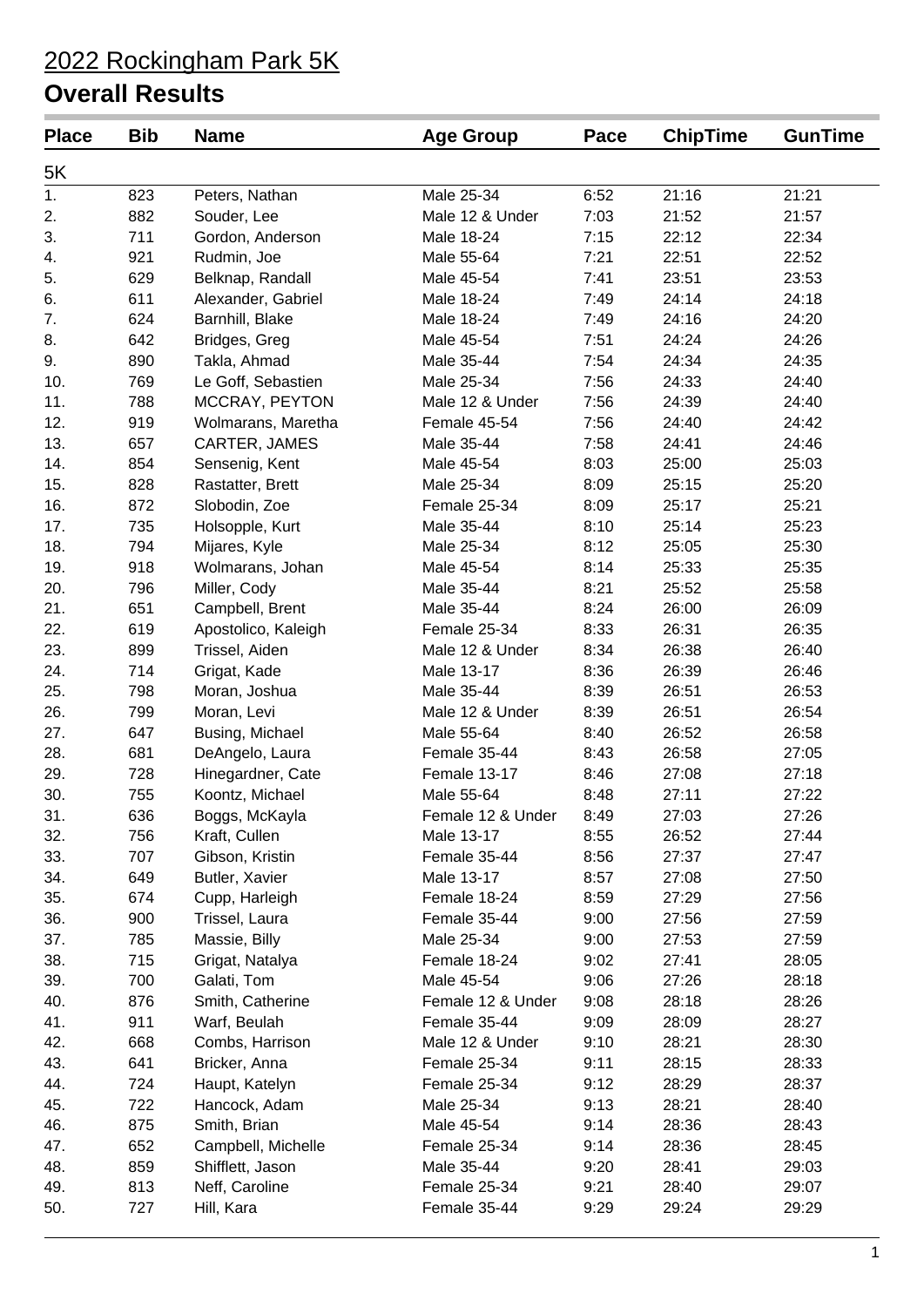| <b>Place</b> | <b>Bib</b> | <b>Name</b>            | <b>Age Group</b>  | Pace  | <b>ChipTime</b> | <b>GunTime</b> |
|--------------|------------|------------------------|-------------------|-------|-----------------|----------------|
| 51.          | 758        | Kratz, Jonathan        | Male 35-44        | 9:29  | 29:11           | 29:30          |
| 52.          | 721        | Hall, Sequoia          | Female 13-17      | 9:31  | 29:30           | 29:35          |
| 53.          | 898        | Tollefson, Karin       | Female 45-54      | 9:31  | 29:31           | 29:35          |
| 54.          | 750        | Killmer, Casey         | Male 25-34        | 9:36  | 29:40           | 29:51          |
| 55.          | 792        | Mercer, Matthew        | Male 25-34        | 9:42  | 30:03           | 30:10          |
| 56.          | 867        | Simmers, Lauren        | Female 25-34      | 9:46  | 30:10           | 30:23          |
| 57.          | 662        | Clague, Allen          | Male 65+          | 9:48  | 30:14           | 30:27          |
| 58.          | 765        | Lautenschlager, Justin | Male 25-34        | 9:49  | 29:40           | 30:33          |
| 59.          | 751        | King, LaDene           | Female 45-54      | 9:50  | 29:52           | 30:36          |
| 60.          | 720        | Hall, Quillon          | Male 45-54        | 9:52  | 30:36           | 30:41          |
| 61.          | 653        | Cantrell, Daniel       | Male 25-34        | 9:52  | 30:32           | 30:42          |
| 62.          | 760        | Lam, Joni              | Female 35-44      | 9:53  | 30:33           | 30:43          |
| 63.          | 703        | Getz, Charles          | Male 25-34        | 9:54  | 30:22           | 30:48          |
| 64.          | 654        | Carbaugh, Rebecca      | Female 35-44      | 9:56  | 30:44           | 30:54          |
| 65.          | 672        | Crenshaw, Molly        | Female 35-44      | 9:58  | 30:38           | 30:59          |
| 66.          | 860        | Shifflett, Lauren      | Female 25-34      | 9:58  | 30:39           | 30:59          |
| 67.          | 903        | Tysinger, MaryBeth     | Female 45-54      | 10:00 | 30:41           | 31:07          |
| 68.          | 910        | Warden, Haley          | Female 25-34      | 10:00 | 31:05           | 31:07          |
| 69.          | 879        | Snyder, Hank           | Male 12 & Under   | 10:00 | 31:04           | 31:08          |
| 70.          | 712        | Grigat, Destiny        | Female 25-34      | 10:01 | 30:46           | 31:09          |
| 71.          | 635        | Boggs, Aaron           | Male 35-44        | 10:05 | 30:58           | 31:22          |
| 72.          | 626        | Beers, Daniel          | Male 35-44        | 10:10 | 31:33           | 31:37          |
| 73.          | 627        | Beers, Elliott         | Male 12 & Under   | 10:10 | 31:33           | 31:37          |
| 74.          | 795        | Miller, Christina      | Female 25-34      | 10:17 | 31:49           | 31:59          |
| 75.          | 621        | Baker, Jackie          | Female 45-54      | 10:17 | 31:50           | 32:00          |
| 76.          | 812        | Neff, Andrew           | Male 25-34        | 10:19 | 31:39           | 32:06          |
| 77.          | 893        | Tennyson, Thomas       | Male 12 & Under   | 10:20 | 32:06           | 32:09          |
| 78.          | 892        | Tennyson, Steven       | Male 35-44        | 10:20 | 32:05           | 32:09          |
| 79.          | 669        | Combs, Mary            | Female 35-44      | 10:21 | 32:01           | 32:11          |
| 80.          | 637        | Bowman, Charles        | Male 25-34        | 10:21 | 31:48           | 32:13          |
| 81.          | 839        | Rodes, Andrew          | Male 25-34        | 10:22 | 31:50           | 32:13          |
| 82.          | 661        | Cimini, Kathleen       | Female 25-34      | 10:22 | 31:51           | 32:13          |
| 83.          | 781        | Markham, Courtney      | Female 45-54      | 10:25 | 32:11           | 32:23          |
| 84.          | 658        | Cash, Brittany         | Female 25-34      | 10:32 | 32:29           | 32:47          |
| 85.          | 878        | Smith, Molly           | Female 25-34      | 10:33 | 32:08           | 32:49          |
| 86.          | 887        | Stoltzfus, Art         | Male 55-64        | 10:37 | 32:48           | 33:01          |
| 87.          | 729        | Hinegardner, Gregg     | Male 55-64        | 10:38 | 32:53           | 33:05          |
| 88.          | 901        | Troyer, Cody           | Male 25-34        | 10:40 | 32:59           | 33:10          |
| 89.          | 693        | Fallon, Moriah         | Female 35-44      | 10:42 | 32:59           | 33:17          |
| 90.          | 730        | Hole, Sydney           | Female 12 & Under | 10:42 | 33:04           | 33:18          |
| 91.          | 682        | Diaz, Alex             | Male 13-17        | 10:44 | 33:10           | 33:21          |
| 92.          | 686        | Ditmer, Jeffrey        | Male 25-34        | 10:44 | 32:49           | 33:24          |
| 93.          | 831        | Rhea, Kristy           | Female 35-44      | 10:49 | 33:23           | 33:38          |
| 94.          | 696        | Fletchall, Elizabeth   | Female 35-44      | 10:51 | 33:10           | 33:44          |
| 95.          | 754        | Klansek, Teresa        | Female 55-64      | 10:51 | 33:36           | 33:46          |
| 96.          | 671        | Cooper, Melissa        | Female 45-54      | 10:53 | 33:38           | 33:51          |
| 97.          | 782        | Martin, Claire         | Female 25-34      | 10:55 | 33:32           | 33:58          |
| 98.          | 739        | Hull, Heidi            | Female 18-24      | 10:57 | 33:37           | 34:03          |
| 99.          | 908        | Walker, Stephanie      | Female 35-44      | 10:58 | 33:38           | 34:07          |
| 100.         | 816        | Nolt, Wes              | Male 55-64        | 11:00 | 33:56           | 34:14          |
| 101.         | 753        | Klansek, Mark          | Male 55-64        | 11:03 | 34:10           | 34:21          |
| 102.         | 829        | Ressler Horst, Lara    | Female 35-44      | 11:05 | 34:17           | 34:29          |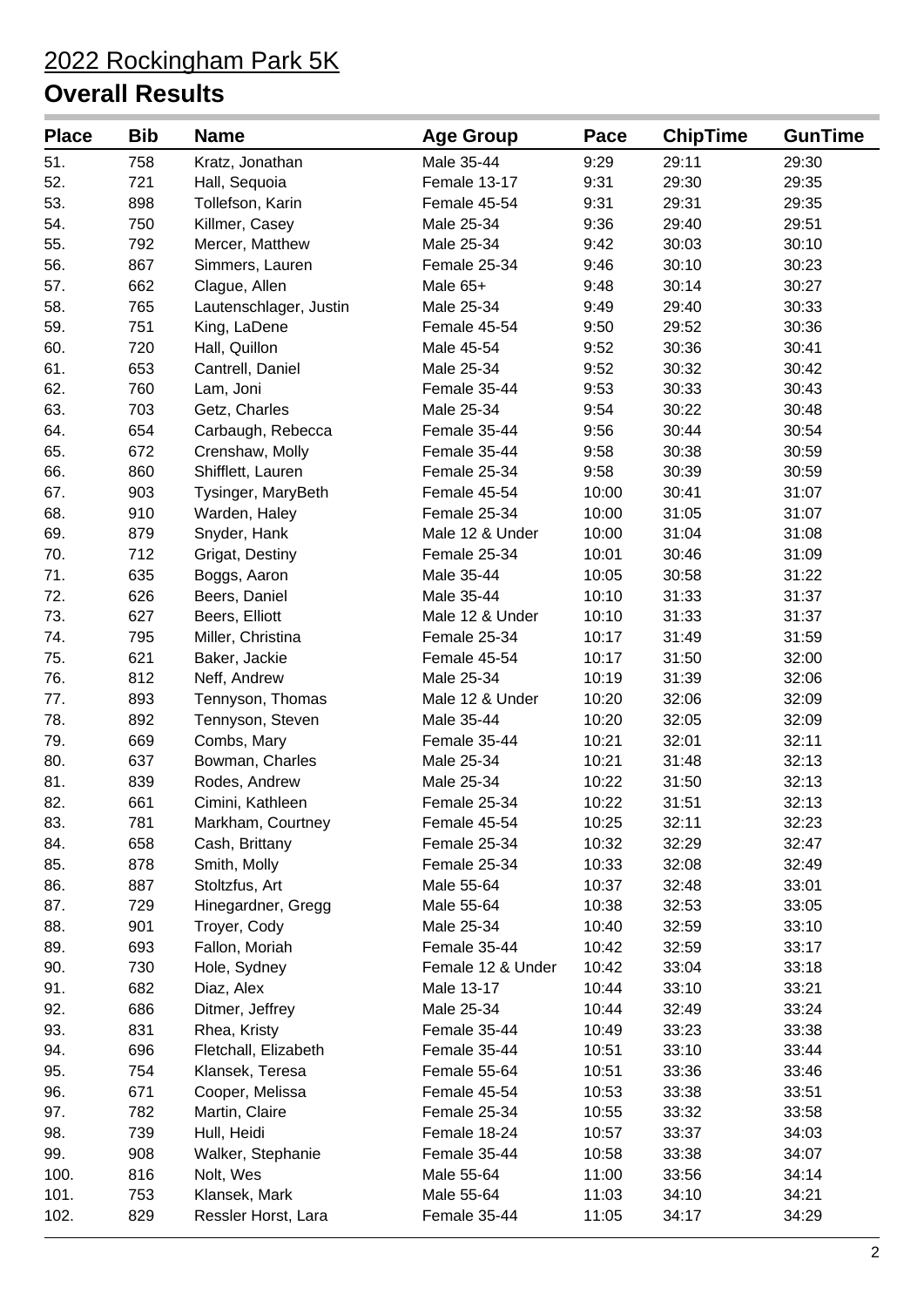| <b>Place</b> | <b>Bib</b> | <b>Name</b>          | <b>Age Group</b>  | Pace  | <b>ChipTime</b> | <b>GunTime</b> |
|--------------|------------|----------------------|-------------------|-------|-----------------|----------------|
| 103.         | 883        | Spaid, Caleb         | Male 12 & Under   | 11:12 | 34:30           | 34:49          |
| 104.         | 896        | Thacker, John        | Male 12 & Under   | 11:14 | 34:50           | 34:55          |
| 105.         | 895        | Thacker, Emma        | Female 35-44      | 11:14 | 34:50           | 34:56          |
| 106.         | 820        | OBrien, Chris        | Male 45-54        | 11:15 | 34:43           | 34:58          |
| 107.         | 821        | OBrien, Sean         | Male 25-34        | 11:15 | 34:42           | 34:58          |
| 108.         | 678        | Davidson, Jonathan   | Male 45-54        | 11:27 | 34:50           | 35:38          |
| 109.         | 688        | Dunigan, Katy        | Female 25-34      | 11:29 | 35:19           | 35:41          |
| 110.         | 640        | Bray, Luke           | Male 12 & Under   | 11:34 | 35:50           | 35:58          |
| 111.         | 639        | Bray, Kate           | Female 35-44      | 11:34 | 35:50           | 35:58          |
| 112.         | 679        | Davidson, Tricia     | Female 35-44      | 11:35 | 35:12           | 36:00          |
| 113.         | 830        | Rhea, Cooper         | Male 12 & Under   | 11:39 | 36:08           | 36:14          |
| 114.         | 768        | Layman, Matthew      | Male 35-44        | 11:40 | 35:57           | 36:16          |
| 115.         | 767        | Layman, Brooklyn     | Female 12 & Under | 11:40 | 35:57           | 36:17          |
| 116.         | 912        | Weeks, Caden         | Female 35-44      | 11:40 | 36:06           | 36:17          |
| 117.         | 713        | Grigat, Jacquelyn    | Female 25-34      | 11:41 | 35:57           | 36:20          |
| 118.         | 845        | Salzgaber, Camyrn    | Female 18-24      | 11:44 | 35:57           | 36:29          |
| 119.         | 745        | Johnson, Kaitlyn     | Female 18-24      | 11:44 | 35:58           | 36:29          |
| 120.         | 848        | Schenkel, Kimberly   | Female 25-34      | 11:49 | 36:11           | 36:44          |
| 121.         | 894        | Testerman, Angie     | Female 35-44      | 11:49 | 36:26           | 36:46          |
| 122.         | 690        | Estep, Andrea        | Female 35-44      | 11:49 | 36:12           | 36:46          |
| 123.         | 699        | Galati, Erin         | Female 35-44      | 11:55 | 36:14           | 37:02          |
| 124.         | 885        | Stephenson, Kelly    | Female 35-44      | 11:55 | 36:50           | 37:04          |
| 125.         | 886        | Stephenson, Sean     | Male 12 & Under   | 11:55 | 36:50           | 37:04          |
| 126.         | 774        | Lunsford, Greg       | Male 45-54        | 11:57 | 37:04           | 37:09          |
| 127.         | 775        | Lunsford, Greyson    | Male 12 & Under   | 11:57 | 37:06           | 37:09          |
| 128.         | 866        | Showalter, Michelle  | Female 45-54      | 11:58 | 36:50           | 37:12          |
| 129.         | 881        | Sokol, Amanda        | Female 25-34      | 12:01 | 37:00           | 37:21          |
| 130.         | 906        | Vilt, Robin          | Female 35-44      | 12:04 | 36:55           | 37:31          |
| 131.         | 855        | Shaner, Jason        | Male 45-54        | 12:06 | 37:04           | 37:37          |
| 132.         | 675        | Cupp, Lindsay        | Female 35-44      | 12:11 | 37:26           | 37:52          |
| 133.         | 659        | Caskill, Victor      | Male 12 & Under   | 12:12 | 37:47           | 37:56          |
| 134.         | 752        | Kiser, Kim           | Female 55-64      | 12:12 | 37:44           | 37:57          |
| 135.         | 806        | Munier, Melanie      | Female 35-44      | 12:12 | 37:48           | 37:57          |
| 136.         | 741        | Jakobsen, Krisztina  | Female 35-44      | 12:14 | 37:48           | 38:03          |
| 137.         | 920        | Zuniga, Alex         | Male 25-34        | 12:17 | 37:53           | 38:11          |
| 138.         | 656        | Carter, Eleanor      | Female 13-17      | 12:20 | 38:07           | 38:23          |
| 139.         | 687        | Dixon, Tiffany       | Female 35-44      | 12:21 | 38:05           | 38:24          |
| 140.         | 784        | Mason, Ashley        | Female 35-44      | 12:23 | 38:08           | 38:32          |
| 141.         | 837        | Robinson, Ciara      | Female 25-34      | 12:28 | 37:50           | 38:45          |
| 142.         | 725        | Hess, Becky          | Female 45-54      | 12:29 | 38:32           | 38:50          |
| 143.         | 632        | Bergmeister, Suzanne | Female 55-64      | 12:31 | 38:47           | 38:55          |
| 144.         | 865        | Shisler, Mary-Ann    | Female 65+        | 12:35 | 38:36           | 39:08          |
| 145.         | 915        | Williams, Jessica    | Female 25-34      | 12:39 | 38:50           | 39:20          |
| 146.         | 819        | Oakes, Lauren        | Female 25-34      | 12:39 | 38:46           | 39:21          |
| 147.         | 716        | Guengerich, Erica    | Female 35-44      | 12:41 | 38:51           | 39:28          |
| 148.         | 717        | Hadley, Donica       | Female 45-54      | 12:42 | 38:50           | 39:28          |
| 149.         | 683        | Diaz, Alysson        | Female 12 & Under | 12:47 | 39:36           | 39:45          |
| 150.         | 916        | Williams, Laura      | Female 45-54      | 12:48 | 39:02           | 39:47          |
| 151.         | 917        | Williams, Peter      | Male 45-54        | 12:48 | 39:03           | 39:48          |
| 152.         | 667        | Colligan, Ben        | Male 35-44        | 12:53 | 39:17           | 40:04          |
| 153.         | 704        | Gibson, Brady        | Male 12 & Under   | 12:56 | 40:04           | 40:13          |
| 154.         | 773        | Lopez, Jeffrey       | Male 18-24        | 13:04 | 40:30           | 40:37          |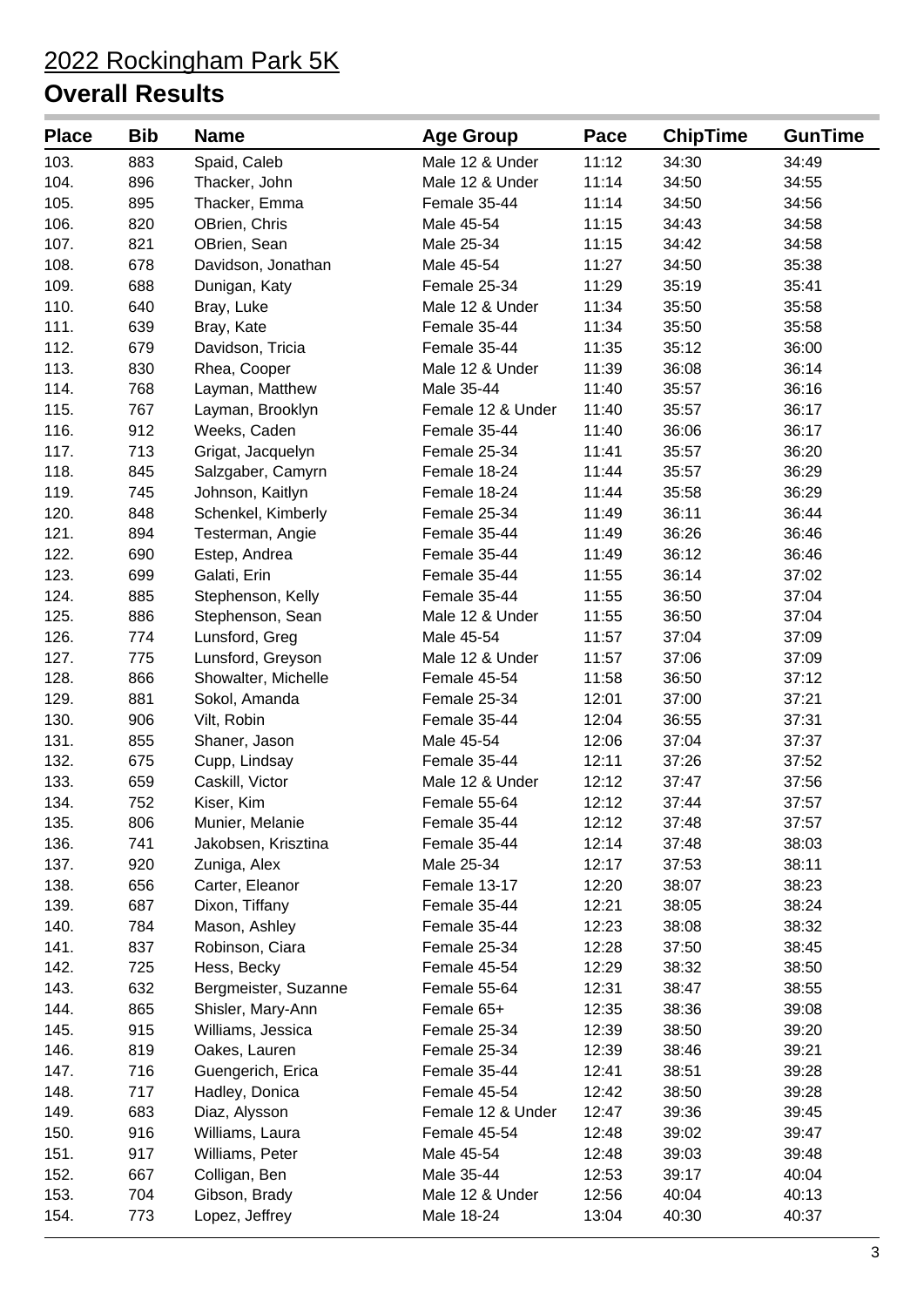| <b>Place</b> | <b>Bib</b> | <b>Name</b>                 | <b>Age Group</b>  | Pace  | <b>ChipTime</b> | <b>GunTime</b> |
|--------------|------------|-----------------------------|-------------------|-------|-----------------|----------------|
| 155.         | 689        | Escobar, Naisabeth          | Female 12 & Under | 13:04 | 40:30           | 40:37          |
| 156.         | 736        | Holsopple, Suzie            | Female 12 & Under | 13:09 | 40:45           | 40:54          |
| 157.         | 853        | Semisa, Jennifer            | Female 25-34      | 13:11 | 40:02           | 40:59          |
| 158.         | 701        | Gardner, Brian              | Male 45-54        | 13:17 | 40:56           | 41:17          |
| 159.         | 766        | Lautenschlager, Marissa     | Female 25-34      | 13:18 | 40:22           | 41:22          |
| 160.         | 630        | Belsky, Anne-Marie          | Female 45-54      | 13:25 | 41:30           | 41:44          |
| 161.         | 705        | Gibson, Colbie              | Female 12 & Under | 13:26 | 41:37           | 41:46          |
| 162.         | 734        | Holsopple, Grace            | Female 12 & Under | 13:34 | 42:04           | 42:13          |
| 163.         | 846        | Santiago, Daniel            | Male 12 & Under   | 13:41 | 42:28           | 42:34          |
| 164.         | 847        | Santiago, Francisco         | Male 35-44        | 13:44 | 42:37           | 42:43          |
| 165.         | 631        | Benítez Aguilar, Sarahi Y   | Female 12 & Under | 13:53 | 43:06           | 43:11          |
| 166.         | 914        | Wenger, Taylor              | Female 25-34      | 13:54 | 43:09           | 43:14          |
| 167.         | 889        | Stroop, Tracey              | Female 35-44      | 13:58 | 43:09           | 43:26          |
| 168.         | 888        | Stroop, Jeremy              | Male 45-54        | 13:59 | 43:13           | 43:30          |
| 169.         | 832        | Riesen, Cayla               | Female 25-34      | 14:10 | 43:09           | 44:02          |
| 170.         | 833        | Riesen, Travis              | Male 25-34        | 14:10 | 43:09           | 44:03          |
| 171.         | 618        | Andrews, Harvie             | Male 45-54        | 14:12 | 44:02           | 44:11          |
| 172.         | 633        | Berhe, Yafet                | Male 12 & Under   | 14:13 | 44:05           | 44:13          |
| 173.         | 791        | Mercado, Gwendolin          | Female 35-44      | 14:16 | 44:11           | 44:20          |
| 174.         | 697        | Frazer, Nicole              | Female 35-44      | 14:19 | 43:36           | 44:32          |
| 175.         | 770        | Lee, Denise                 | Female 45-54      | 14:21 | 44:23           | 44:38          |
| 176.         | 825        | Phelps, Jessica             | Female 12 & Under | 14:25 | 44:20           | 44:49          |
| 177.         | 897        | Thompson, Debra             | Female 65+        | 14:27 | 44:13           | 44:56          |
| 178.         | 684        | Diaz, Carolina              | Female 25-34      | 14:49 | 45:54           | 46:06          |
| 179.         | 625        | Beck, Julie                 | Female 25-34      | 14:50 | 45:40           | 46:08          |
| 180.         | 694        | Figueroa, Lyan              | Female 18-24      | 14:51 | 45:54           | 46:12          |
| 181.         | 680        | Davis, Becky                | Female 65+        | 14:56 | 45:41           | 46:25          |
| 182.         | 790        | McMunn, Rich                | Male 65+          | 15:11 | 47:00           | 47:11          |
| 183.         | 905        | Vargas, Veronica            | Female 45-54      | 15:23 | 47:20           | 47:50          |
| 184.         | 861        | Shinaberry, Jesse           | Male 12 & Under   | 15:25 | 47:29           | 47:55          |
| 185.         | 817        | Norrell, Nell               | Female 35-44      | 15:25 | 47:34           | 47:57          |
| 186.         | 809        | Neal, Merribeth             | Female 55-64      | 15:29 | 47:36           | 48:09          |
| 187.         | 779        | Maldonado Alonso, Estrella  | Female 12 & Under | 15:32 | 48:15           | 48:17          |
| 188.         | 695        | Fitzgerald, Angel           | Female 35-44      | 15:33 | 47:53           | 48:20          |
| 189.         | 612        | Alvarez Aguilar, Caleb      | Male 12 & Under   | 15:53 | 49:17           | 49:22          |
| 190.         | 613        | Alvarez Munoz, Jose Antonio | Male 35-44        | 15:53 | 49:18           | 49:22          |
| 191.         | 731        | Holsopple, David            | Male 12 & Under   | 16:01 | 49:39           | 49:47          |
| 192.         | 835        | Rittenhouse, Grayson        | Male 12 & Under   | 16:03 | 49:35           | 49:53          |
| 193.         | 834        | Rittenhouse, Angela         | Female 35-44      | 16:06 | 49:45           | 50:02          |
| 194.         | 732        | Holsopple, Dylan            | Female 12 & Under | 16:20 | 50:34           | 50:47          |
| 195.         | 733        | Holsopple, Ellie            | Female 35-44      | 16:20 | 50:34           | 50:47          |
| 196.         | 737        | Horn, Julia                 | Female 45-54      | 17:12 | 52:52           | 53:29          |
| 197.         | 634        | Bodkins, Kathryn            | Female 25-34      | 17:23 | 53:36           | 54:02          |
| 198.         | 857        | Shepard, Megan              | Female 35-44      | 17:23 | 53:38           | 54:03          |
| 199.         | 648        | Butler, Natasha             | Female 45-54      | 17:25 | 53:29           | 54:09          |
| 200.         | 804        | Mueller, Dawn               | Female 65+        | 17:26 | 53:45           | 54:12          |
| 201.         | 650        | Butler-Miller, Esther       | Female 45-54      | 17:27 | 53:37           | 54:16          |
| 202.         | 815        | Nizer, Esther               | Female 65+        | 17:27 | 53:37           | 54:16          |
| 203.         | 709        | Gibson, Shannon             | Female 25-34      | 17:31 | 54:02           | 54:26          |
| 204.         | 655        | Cardin, Hannah              | Female 18-24      | 17:32 | 53:58           | 54:29          |
| 205.         | 907        | Vilt, Skylynn               | Female 12 & Under | 17:35 | 54:03           | 54:41          |
| 206.         | 710        | Good, Kelly                 | Female 35-44      | 17:40 | 54:25           | 54:55          |